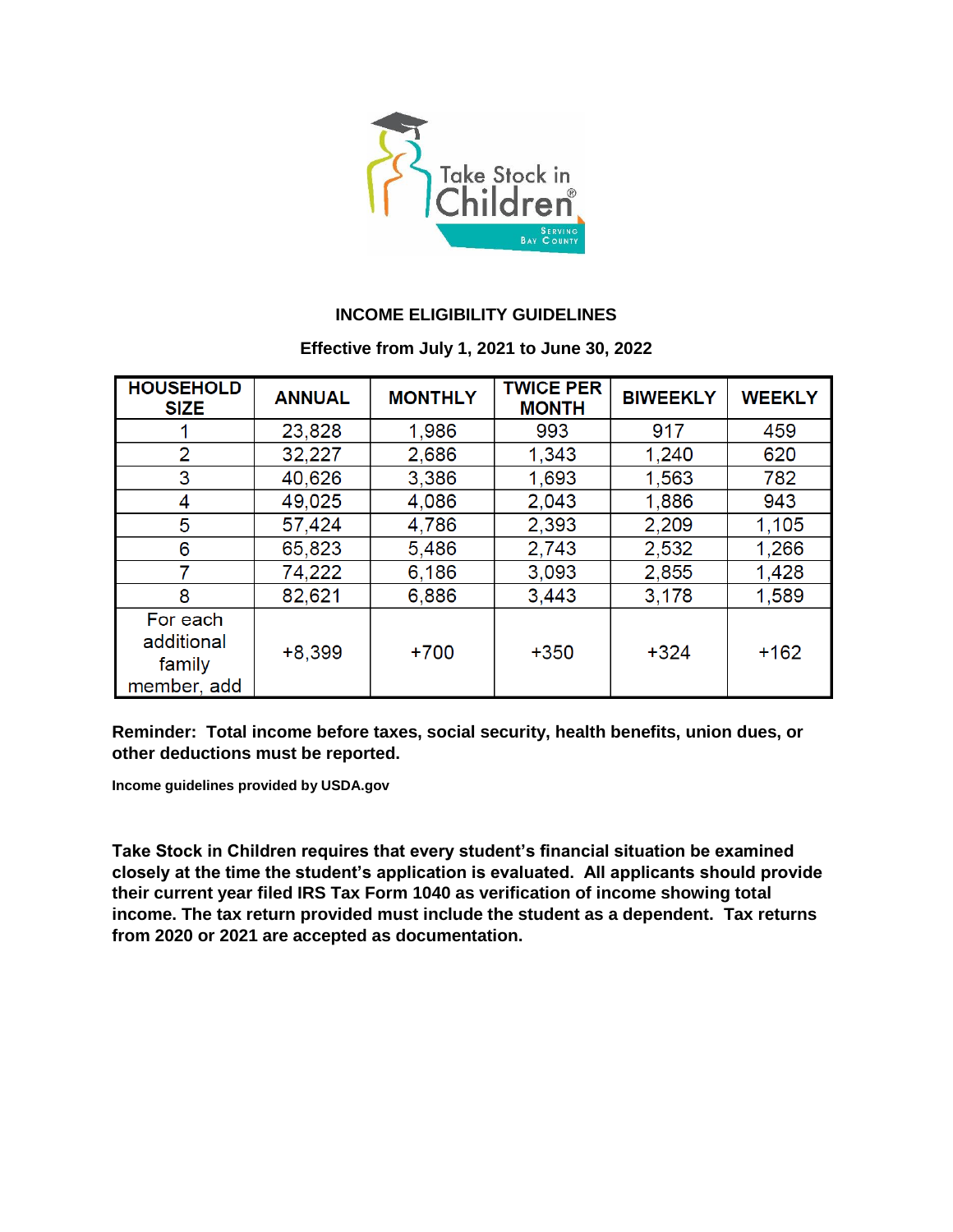|                                                                             |                                                                                                                                                                                     |                                                               |                                            |                                                    |                                                | $\overline{\phantom{a}}$ | $\overline{\mathcal{M}}$                                          |                             |
|-----------------------------------------------------------------------------|-------------------------------------------------------------------------------------------------------------------------------------------------------------------------------------|---------------------------------------------------------------|--------------------------------------------|----------------------------------------------------|------------------------------------------------|--------------------------|-------------------------------------------------------------------|-----------------------------|
|                                                                             | Department of the Treasury-Internal Revenue Service<br><b>U.S. Individual Income Tax Return</b>                                                                                     | Find Student applicant's name<br>on the tax return. Calculate |                                            |                                                    |                                                |                          |                                                                   |                             |
|                                                                             | Filing Status   Single   Married filing jointly   Married filing separately (MFS)   Head of household (HOH)   Qualifying widow(er) (QW)                                             |                                                               |                                            |                                                    |                                                |                          |                                                                   |                             |
| Check only<br>one box.                                                      | If you checked the MFS box, enter the name of your spouse. If you checked the HOH or QW box, enter the child's name if the qualifying<br>person is a child but not your dependent ▶ |                                                               |                                            |                                                    |                                                |                          |                                                                   | total number of dependents  |
| Your first name and middle initial                                          | Last name                                                                                                                                                                           |                                                               |                                            |                                                    |                                                |                          | Your social security number                                       |                             |
|                                                                             |                                                                                                                                                                                     |                                                               |                                            |                                                    |                                                |                          |                                                                   |                             |
| If joint return, spouse's first name and middle initial<br>Last name        |                                                                                                                                                                                     |                                                               |                                            |                                                    |                                                |                          | Spouse's social security number                                   |                             |
|                                                                             |                                                                                                                                                                                     |                                                               |                                            |                                                    |                                                |                          |                                                                   |                             |
| Home address (number and street). If you have a P.O. box, see instructions. |                                                                                                                                                                                     |                                                               |                                            |                                                    | Apt. no.                                       |                          | Presidential Election Ca<br>paign<br>Check here if you, g<br>VOUT |                             |
|                                                                             | City, town, or post office. If you have a foreign address, also complete spaces below.                                                                                              |                                                               | State                                      |                                                    | ZIP code                                       | spouse if filing is      | kdy, want \$3                                                     |                             |
|                                                                             |                                                                                                                                                                                     |                                                               |                                            |                                                    | nd. Checking a<br>to go to this *<br>box below |                          |                                                                   |                             |
| Foreign country name                                                        |                                                                                                                                                                                     |                                                               | Foreign province/state/county              |                                                    | Foreign postal code                            | vour ta                  | will not change<br>or refund.                                     |                             |
|                                                                             |                                                                                                                                                                                     |                                                               |                                            |                                                    |                                                |                          | Spouse<br>You                                                     |                             |
|                                                                             | At any time during 2020, did you receive, sell, send, exchange, or otherwise acquire any financial interest in any virtual                                                          |                                                               |                                            |                                                    |                                                | urrency?                 | $\Box$ Yes<br>$\Box$ No                                           |                             |
|                                                                             |                                                                                                                                                                                     |                                                               |                                            |                                                    |                                                |                          |                                                                   |                             |
| Standard<br><b>Deduction</b><br>П                                           | Someone can claim: Vou as a dependent<br>Spouse itemizes on a separate return or you were a dual-status alien                                                                       |                                                               | Your spouse as a dependent                 |                                                    |                                                |                          |                                                                   |                             |
|                                                                             |                                                                                                                                                                                     |                                                               |                                            |                                                    |                                                |                          |                                                                   |                             |
|                                                                             | Age/Blindness You: Were born before January 2, 1956   Are blind                                                                                                                     |                                                               |                                            | Spouse: Was bo                                     | before January 2, 1956                         |                          | Is blind                                                          |                             |
| Dependents (see instructions):                                              |                                                                                                                                                                                     |                                                               | (2) Social security                        | $(3)$ Rela<br>differe                              |                                                |                          | (4) / if qualifies for (see instructions):                        |                             |
| (1) First name<br>Last name<br>If more                                      |                                                                                                                                                                                     |                                                               | number<br><b>A</b> you<br>Child tax credit |                                                    |                                                |                          | Credit for other dependents.                                      |                             |
| than four<br>dependents,                                                    |                                                                                                                                                                                     |                                                               |                                            |                                                    |                                                |                          |                                                                   |                             |
| see instructions                                                            |                                                                                                                                                                                     |                                                               |                                            |                                                    |                                                |                          |                                                                   |                             |
| and check                                                                   |                                                                                                                                                                                     |                                                               |                                            |                                                    | □                                              |                          |                                                                   | Find total family income on |
| here $\blacktriangleright$                                                  |                                                                                                                                                                                     |                                                               |                                            |                                                    |                                                |                          |                                                                   |                             |
| $\mathbf{1}$<br>Attach                                                      | Wages, salaries, tips, etc. Attach Form(s) W-2                                                                                                                                      |                                                               |                                            |                                                    |                                                | 1                        |                                                                   | Line 9.                     |
| 2a<br>Sch. B if                                                             | Tax-exempt interest.                                                                                                                                                                | 2a                                                            |                                            | <b>b</b> Taxable interes                           |                                                | 2 <sub>b</sub>           |                                                                   |                             |
| 3a<br>required.                                                             | Qualified dividends                                                                                                                                                                 | 3a                                                            |                                            | <b>b</b> Ordinary dvidends                         |                                                | 3 <sub>b</sub>           |                                                                   |                             |
| 4a                                                                          | IRA distributions                                                                                                                                                                   | 4a<br>5a                                                      |                                            | <b>b</b> Taxable amount<br><b>b</b> Taxable amount |                                                | 4 <sub>b</sub><br>5b     |                                                                   |                             |
| 5a<br>6а                                                                    | Pensions and annuities<br>Social security benefits .                                                                                                                                | 6a                                                            |                                            | <b>b</b> Taxable amount                            |                                                | 6b                       |                                                                   |                             |
| Standard<br>Deduction for-<br>$\overline{7}$                                | Capital gain or (loss). Attach Schedule D if required. If not required, check here                                                                                                  |                                                               |                                            |                                                    |                                                | $\overline{7}$           |                                                                   |                             |
| Single or<br>8                                                              | Other income from Schedule 1, line 9                                                                                                                                                |                                                               |                                            |                                                    |                                                | 8                        |                                                                   |                             |
| Married filing<br>separately.<br>9                                          | Add lines 1, 2b, 3b, 4b, 5b, 6b, 7, and 8. This is your total income                                                                                                                |                                                               |                                            |                                                    |                                                | 9                        |                                                                   |                             |
| \$12,400<br>10<br>Married filing                                            | Adjustments to income:                                                                                                                                                              |                                                               |                                            |                                                    |                                                |                          |                                                                   |                             |
| jointly or<br>a<br>Qualifying                                               | From Schedule 1, line 22<br><b>W</b>                                                                                                                                                | <b>A A A A A A A A A A</b>                                    |                                            | 10a                                                |                                                |                          |                                                                   |                             |
| widow(er).<br>b                                                             | Charitable contributions if you take the standard deduction. See instructions                                                                                                       |                                                               |                                            |                                                    |                                                |                          |                                                                   |                             |
| \$24,800<br>c<br>Head of                                                    | Add lines 10a and 10b. These are your total adjustments to income                                                                                                                   |                                                               |                                            | 10 <sub>b</sub>                                    |                                                | 10 <sub>c</sub>          |                                                                   |                             |
| household.<br>11<br>\$18,650                                                | Subtract line 10c from line 9. This is your adjusted gross income                                                                                                                   |                                                               |                                            |                                                    |                                                | 11                       |                                                                   |                             |
| $12$<br>If you checked                                                      | Standard deduction or itemized deductions (from Schedule A)                                                                                                                         |                                                               |                                            |                                                    |                                                |                          |                                                                   |                             |
| any box under<br>13<br>Standard                                             | Qualified business income deduction. Attach Form 8995 or Form 8995-A                                                                                                                |                                                               |                                            |                                                    | 13                                             |                          |                                                                   |                             |
| Deduction,<br>14<br>see instructions.                                       | Add lines 12 and 13.<br>the company's company's company's and                                                                                                                       |                                                               |                                            |                                                    |                                                |                          |                                                                   |                             |
| 15                                                                          | Taxable income. Subtract line 14 from line 11, If zero or less, enter -0-<br>15                                                                                                     |                                                               |                                            |                                                    |                                                |                          |                                                                   |                             |
| For Disclosure.                                                             | Privacy Act, and Paperwork Reduction Act Notice, see separate instructions.                                                                                                         |                                                               |                                            |                                                    | Cat. No. 11320B                                |                          | Form 1040 (2020)                                                  |                             |

## **All students must qualify under at least one of the options outlined below: (1) Free and Reduced Lunch program / USDA Income Eligibility Guidelines Chart, (2) HUD Documentation / HUD Income Eligibility by County Guidelines Chart, (3) Medicaid Recipient Documentation (4) SNAP or TANF Recipient Documentation, (5) Other (see list below).**

(1) Qualified applicants must be a recipient of the Free and Reduced Lunch program and meet the income eligibility guidelines published annually by the U.S. Department of Agriculture (Guidelines Announced for Free and Reduced-Price School Meals and Milk Programs), included as part of this Take Stock Income Eligibility Packet. To qualify under this standard, students must receive and be verified (through a review of their current year filed IRS Tax Form 1040) as income eligible to receive

Free/Reduced Price lunch (receipt of Free/Reduced Lunch without Tax verification will not be accepted).

See Table 1: Qualifying Under Free and Reduced Lunch Program /USDA Guidelines

Source: https://www.floridahealth.gov/programs-and-services/childrens-health/child-care-foodprogram/\_documents/income-eligibility.pdf

(2) Qualified applicants must be a recipient or meet the income eligibility guidelines published annually by the U.S. Department of Housing and Urban Development (HUD). To qualify, applicants must not exceed the "Very Low Income" eligibility threshold designated by the HUD standard published annually for the county in which the student resides. Please contact our office for instructions to qualify under HUD guidelines.